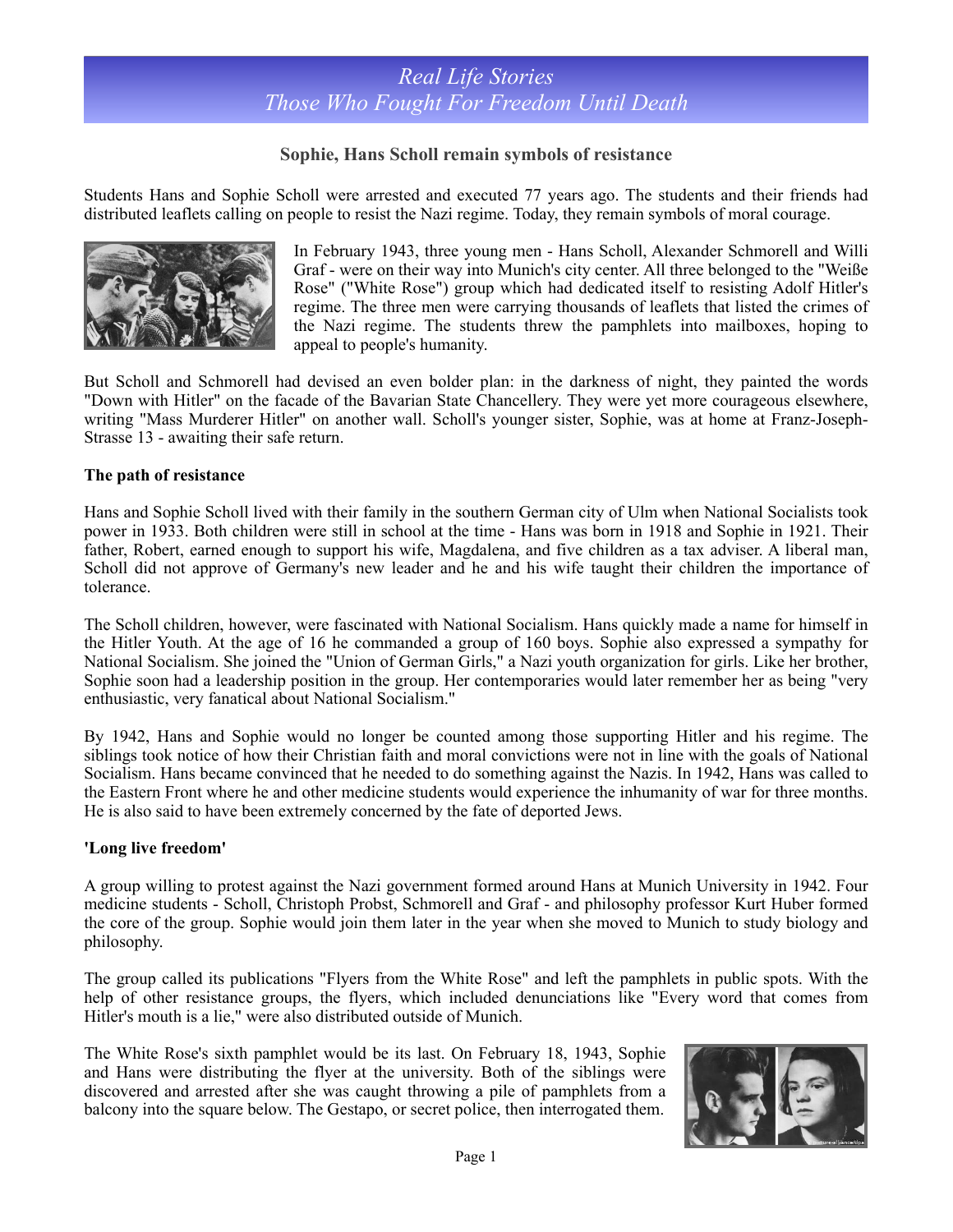## *Real Life Stories Those Who Fought For Freedom Until Death*

Even in these desperate circumstances, both Hans and Sophie attempted to convince authorities that they had worked alone. Sophie told her interrogators that "she did not want to have anything to do with National Socialism." Evidence against the pair was regarded as sufficiently incriminating and on February 22, 1943 a socalled People's Tribunal led by Roland Freisler sentenced Hans Scholl, Sophie Scholl and Christoph Probst to death. They were executed a few hours later. Hans' last words were, "Long live freedom!"

#### **Moral examples**

"They permit us to believe that at the time not all Germans were mute and cowardly followers," German President Joachim Gauck has said, referring to the importance of the Scholls and the White Rose. In its fourth pamphlet, the group wrote, "We will not be silent. We are your bad conscience. The White Rose will not leave you in peace!"

Their words, Gauck said, still apply today. Hans and Sophie Scholl and their friends had the courage to stand up



for their convictions and resist - showing a degree of courage possessed only by a few at that time.

The Scholl siblings are still honored for their courage. Their names adorn schools in nearly every German city, and public squares and streets across the country have been named after them. A prize bearing their name is among Germany's most distinguished literature awards.

The story of the White Rose also continues to attract children, a fact that Franz J. Müller said he sees when he visits schools. Müller was the last surviving participant in the White Rose (Feb. 18, 2013). "They tend to be amazed by what we did," he said. "But Hans and Sophie Scholl really did not want to be heroes. Friendship and freedom were the values most important to them."

The White Rose Foundation in Munich, which Müller and other resistance members founded, is a memorial that keeps the memory of the Scholl siblings and their friends alive. Young people, in particular, can learn lessons from history, Müller said.

"The schoolchildren should get information from as many places as they can and talk with their friends so they are not so easily swayed by propaganda, and show civil courage when freedom is in danger," he said.

#### **Scholls were 'a sign that resistance was possible'**

Franz J. Müller was part of the White Rose resistance group that called for active opposition against the Nazi regime.

#### **Exhibition honors courage of White Rose anti-Hitler movement**

February 22 marks the anniversary of the execution of Hans and Sophie Scholl, key members of the anti-Nazi resistance group, White Rose. Though their lives were tragically short, their influence spanned across Germany. (22.02.2011)

#### **German army honors member of anti-Nazi White Rose**

Medical student Christoph Probst was executed by the Nazis for belonging to the White Rose, a clandestine movement that stood up to Hitler. More than 75 years on, the German army had decided to name a barracks after him.

#### **Hans Scholl: Fighting for freedom until death**

He fought Hitler with slogans and leaflets; that cost him his life.